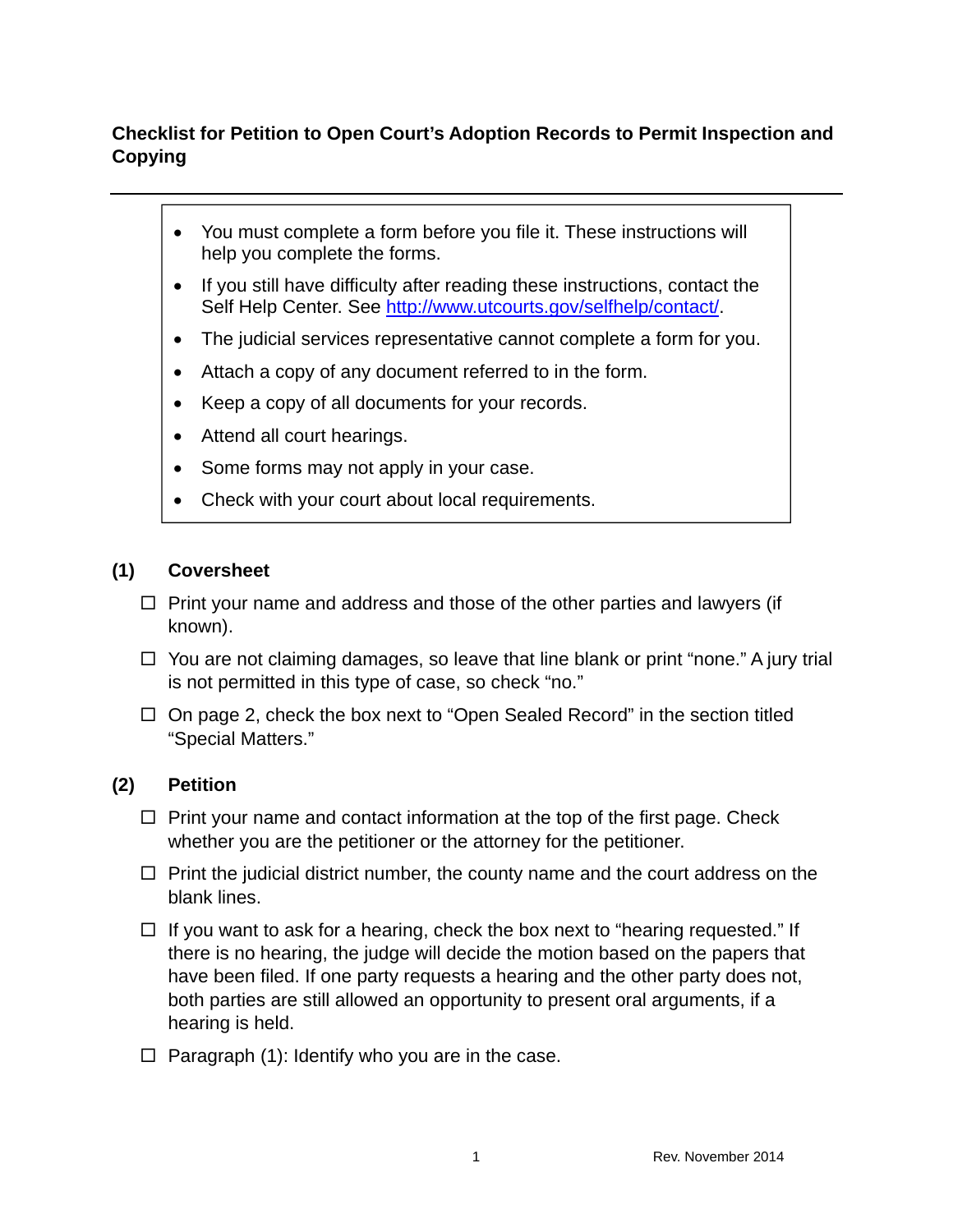- $\Box$  Paragraph (2): Enter the date (approximate, if you're not sure) the adoption decree was issued by the court.
- $\Box$  Paragraph (4): Describe specifically what information you want to get from the adoption records.
- $\Box$  Paragraph (5): Explain why you are seeking this information. If you need more room than in provided, attach additional sheets of paper to the Petition.
- $\Box$  Paragraph (6): If you are seeking health, genetic or social information from the adoption file because the information provided by the Utah Bureau of Vital Statistics is insufficient, check the box and explain why the information provided by Vital Records is not enough.
- $\Box$  Paragraph (6): If the voluntary adoption registry of the Utah Bureau of Vital Statistics is insufficient, check the box and explain why the information provided by the voluntary registry is not enough.
- $\Box$  Paragraph (8): Check the correct box to show whether you request a hearing.
- $\Box$  Do not include any private or protected information on this form. When filed, this form is a public record. Rule  $4-202.09(9)$  requires that you omit from a public record any information that is not itself public information. For a list of records, data and information classified as public, private, and protected, see Rule 4- 202.02.
- $\Box$  Attach any required documents and forms.
- $\Box$  Date and sign the form.
- $\Box$  File the original form and any attachments with the judicial services representative.

### **(3) Notice of Petition and Proof of Service**

If the judge has not ordered you to notify anyone, skip this step.

The judge may order you to serve the petition on any person having an interest in the adoption file. This may include the placement agency, the attorney in the case, the birth parents or the adoptee.

- $\Box$  Print your name and contact information at the top of the first page.
- $\Box$  Print the judicial district number, the county name and the court address on the blank lines.
- $\Box$  In the "To" line, print the name and address of the person who is being notified of the Petition
- $\Box$  Paragraph (1): Write your name in the blank line.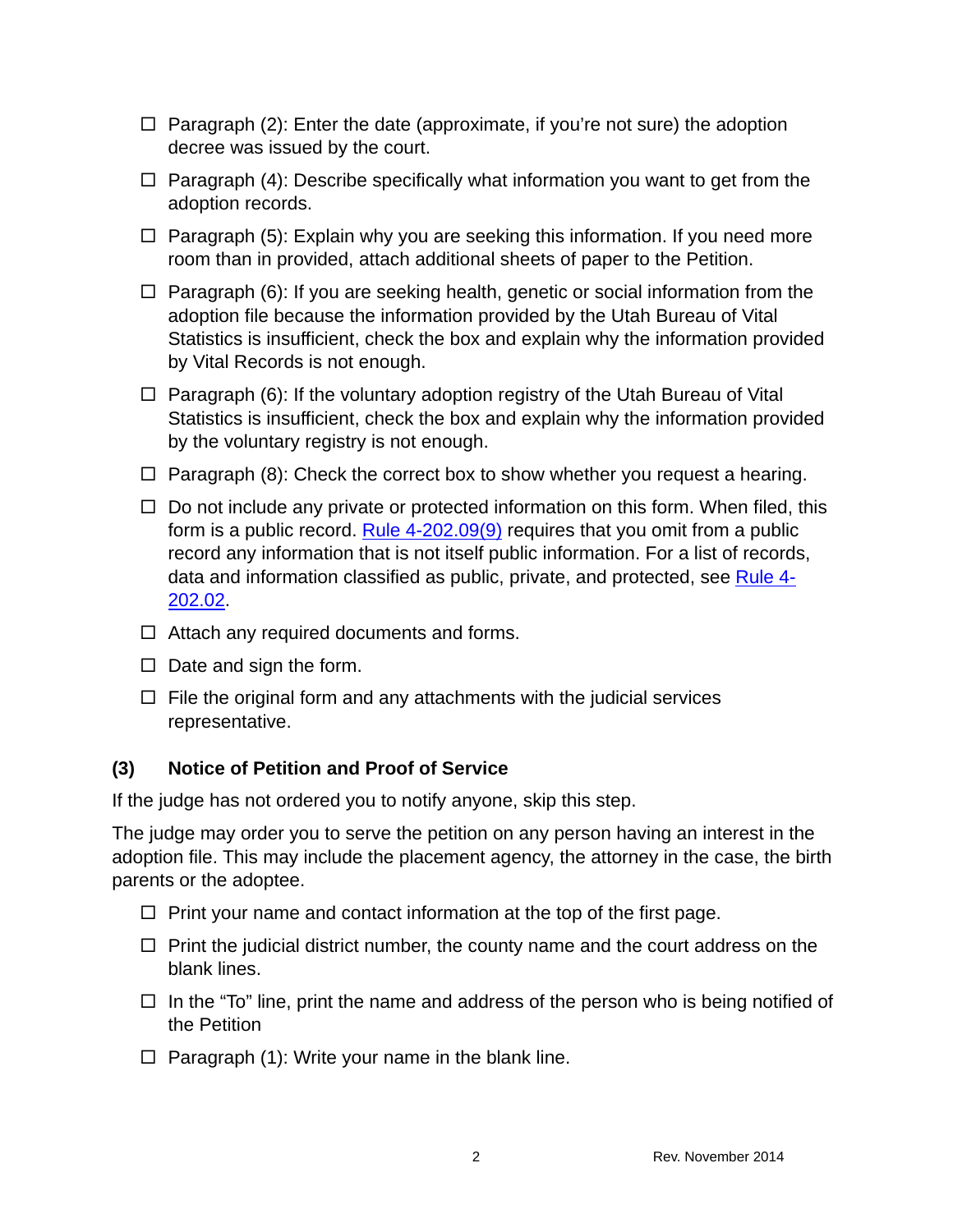- $\Box$  The Petition and Notice of Petition must be served according to Utah Rule of Civil Procedure 4. For more information see our website at: http://www.utcourts.gov/howto/service/service\_of\_process.html.
- $\Box$  The person who serves the documents must complete and file proof of service. Professional process servers, like deputy sheriffs, constables and private investigators usually have their own form. If the person serving the documents uses the court's Proof of Service form, use the forms and follow the instructions found at: http://www.utcourts.gov/howto/service/service\_of\_process.html#Forms.

## **(4) Consent**

If the judge has not ordered you to notify anyone, this form does not apply and you skip this step.

If the judge ordered you to notify other parties of your Petition, any of those parties may use this form to consent to the Petition if they wish. This form would be **completed and signed by the person consenting** – not by the petitioner.

- $\Box$  Print your name and contact information at the top of the first page.
- $\Box$  Print the judicial district number, the county name and the court address on the blank lines.
- $\Box$  Paragraph (1): Identify who you are in the case.
- $\Box$  Date and sign the form in front of a judicial services representative or notary public.

### **(5) Notice of Hearing**

If the judge has not ordered you to notify anyone, and/or if you have not requested a hearing, skip this step.

You will need this form if you requested a hearing and/or you were required to notify others of your Petition. If you have requested a hearing, call the judge's judicial assistant to find out whether your request has been granted. Schedule the hearing with the assistant and complete this form unless the assistant tells you that the court will send out the notice. Select a date that is convenient for you, the other party and the court.

- $\Box$  Print your name and contact information at the top of the first page.
- $\Box$  Print the judicial district number, the county name and the court address on the blank lines.
- $\Box$  Identify interested parties (if any) by name and address.
- $\Box$  Date and sign the form.